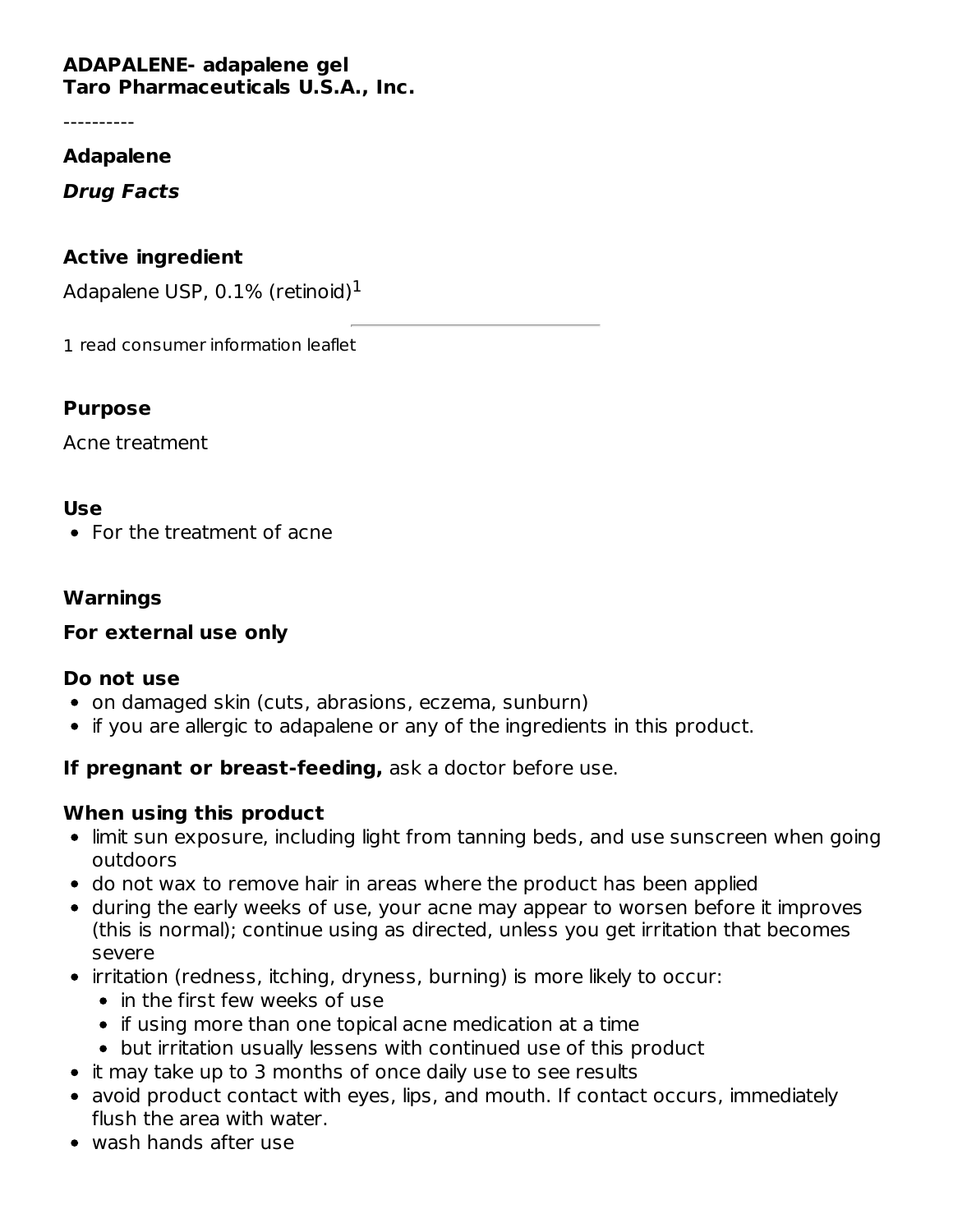### **Stop use and ask doctor if**

- you become pregnant, or are planning to become pregnant, while using the product
- you have symptoms of an allergic reaction (such as itching, rash, hives, swelling of the lips, eyelids, and shortness of breath)
- irritation becomes severe
- you see no improvement after 3 months of once daily use

**Keep out of reach of children.** If swallowed, get medical help or contact a Poison Control Center right away.

### **Directions**

### **Adults and children 12 years of age and older:**

- use **once** daily
- clean the skin gently and pat dry before applying the product
- cover the entire affected area with a thin layer. For example, if your acne is on the face, apply the product to the entire face.
- do not use more than one time a day. Applying more than directed will not provide faster or better results, but may worsen skin irritation.

### **Children under 12 years of age:** ask a doctor

### **Other information**

- **store at 20° to 25°C (68° to 77°F)** [see USP Controlled Room Temperature].
- protect from freezing

### **Inactive ingredients**

carbomer homopolymer type C, edetate disodium, methylparaben, poloxamer 182, propylene glycol, purified water, sodium hydroxide.

### **Questions?**

### **1-866-923-4914**

Distributed by: **Taro Pharmaceuticals U.S.A., Inc.** Hawthorne, NY 10532

### **Adapalene Gel USP, 0.1% Acne Treatment**

### **Frequently Asked Questions**

### **What is adapalene gel and what is it used for?**

- Adapalene gel is a topical retinoid medication used for the treatment of acne in people age 12 years and older.
- Use only one time a day.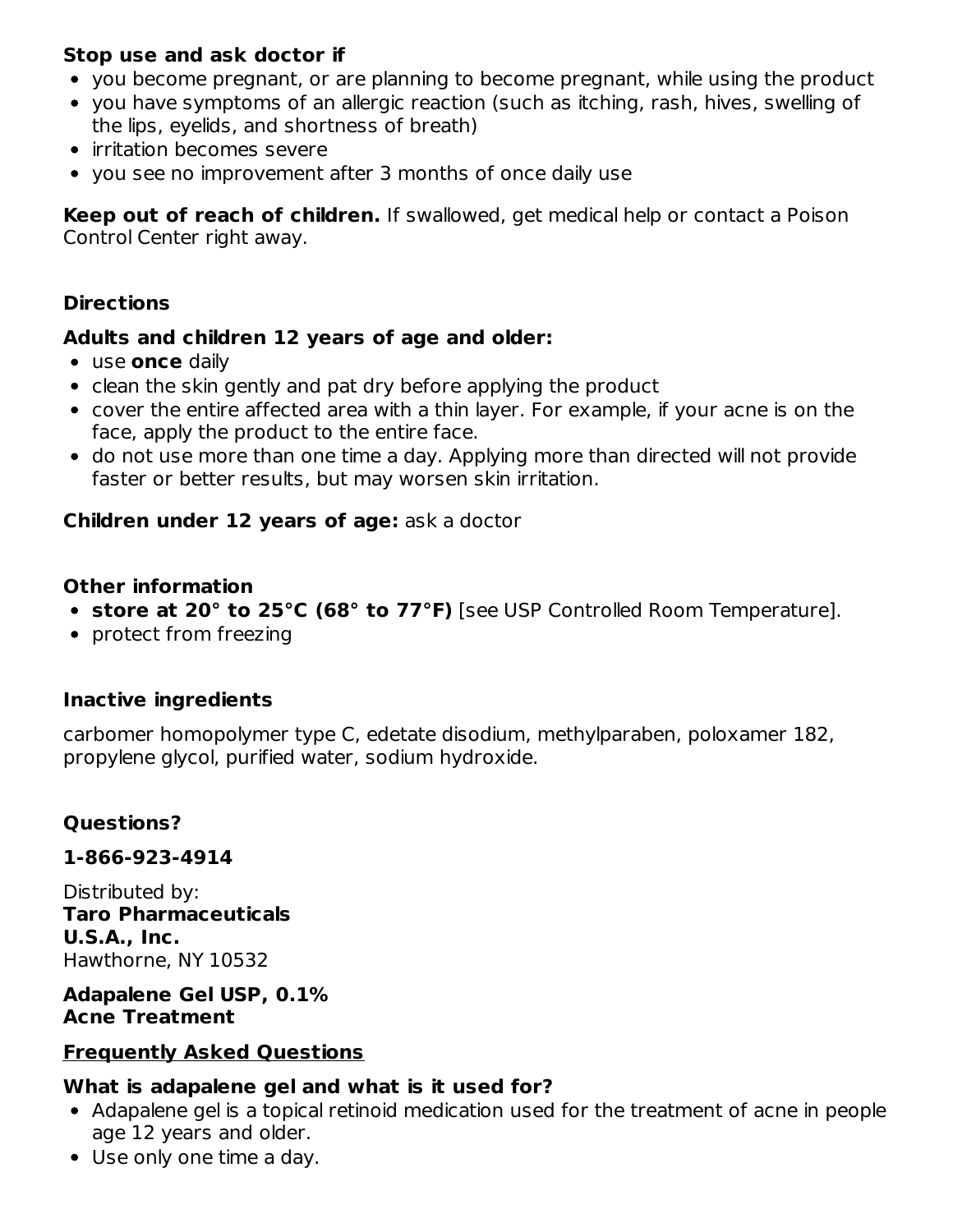# **What should I know before using the product?**

- **If pregnant or breast-feeding,** ask a doctor before use.
- Some other retinoid drugs have been shown to cause birth defects. There is no specific evidence that adapalene gel 0.1% causes birth defects in humans when used topically as directed.
- **Do not use** adapalene gel if you are allergic to adapalene or any of the ingredients in this product.
- **Keep out of reach of children.** If swallowed, get medical help or contact a Poison Control Center right away.

### **How often do I apply the product?**

Apply this product **only one time a day** and try to apply the product at the same time each day.

## **How do I apply the product?**

- Gently clean the affected areas using a mild (non-irritating) cleanser and pat dry.
- Apply adapalene gel as a thin layer to the affected areas of the skin **only one time a day.** For example, if you get acne on the face, clean, dry and apply the product to the entire face. Adapalene gel is **not** a spot treatment and should not be used to treat a single pimple.
- Avoid product contact with eyes, lips and mouth. **If contact occurs, immediately flush the area with water.**
- Do not apply product to damaged skin (cuts, abrasions, eczema, or sunburn).
- Wash hands after use.

### **How long will it take for adapalene gel to work?**

- It may take up to 3 months of daily use for results to appear.
- Do not use more than one time a day. Applying more than directed will not provide faster or better results, but may worsen skin irritation.

# **What do I do if I need to be in the sun?**

- When possible, limit sun exposure, including light from tanning beds.
- When going outdoors, use sunscreen as labeled. Your skin may be more sensitive while using adapalene gel. If you use this product during the day, allow it to dry before applying sunscreen.

### **Can I use a moisturizer if my skin is dry?**

Yes, use of a moisturizer may help decrease dryness and other signs of irritation. Avoid products containing alpha hydroxy or glycolic acids which may worsen irritation.

# **When is my skin most likely to become irritated? And what do I do?**

- Irritation (redness, itching, dryness, burning) is more likely to occur:
	- In the first few weeks of use.
	- If using abrasive skin cleansers, products with drying effects or more than one topical acne medication at a time. You may want to delay starting adapalene gel until any irritation from using the other product(s) has gone away.
- Moisturizers may be used.
- Irritation usually lessens after 4 weeks of continued use.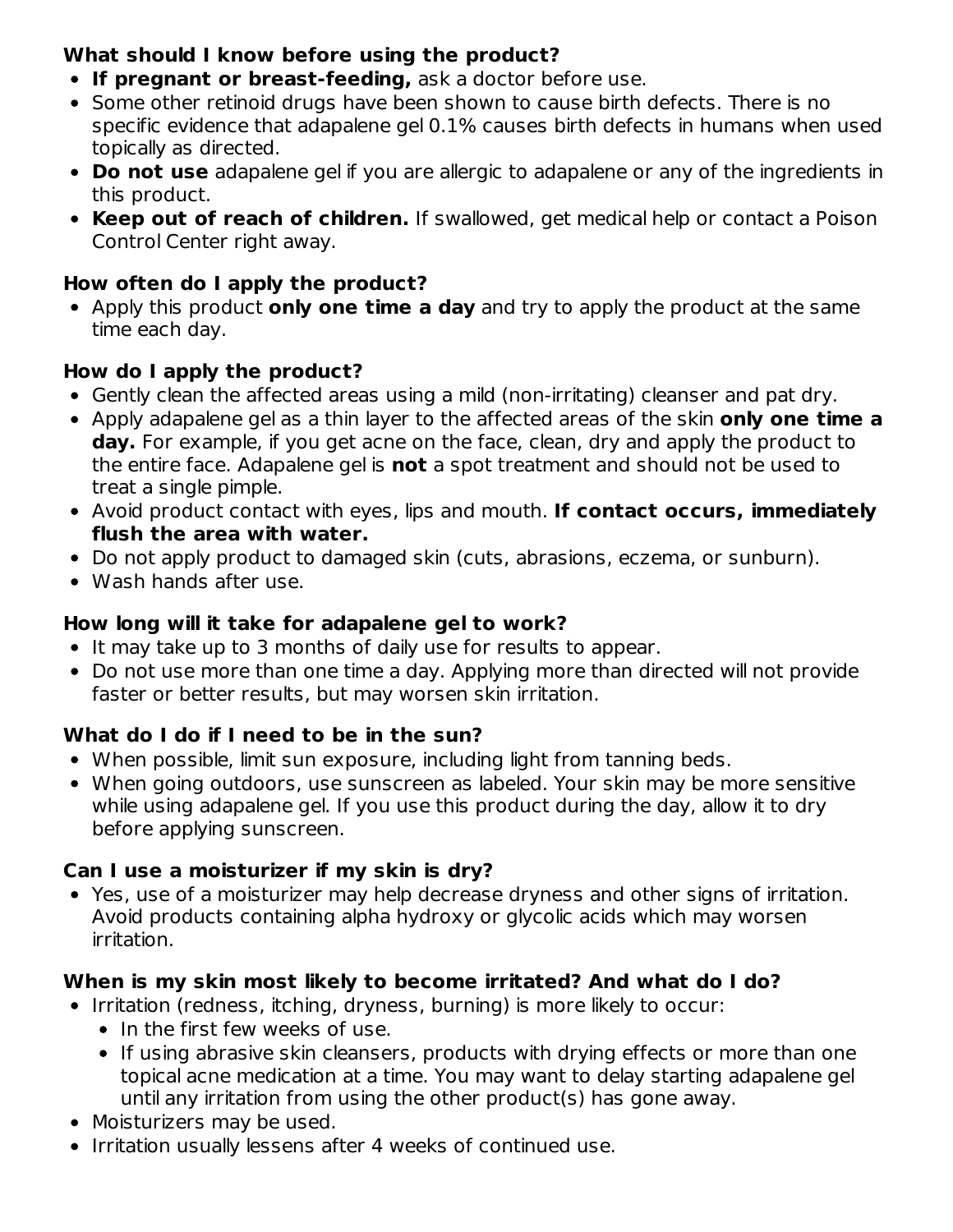### **What do I do if my skin becomes severely irritated?**

If irritation becomes severe (overly bothersome), stop use and ask a doctor before using the product again.

### **Can I remove unwanted facial hair by waxing while using this product?**

• Do not use wax to remove hair in areas where the product has been applied because it may worsen skin irritation.

#### **What ingredients are used in adapalene gel?**

Adapalene gel contains: The active ingredient is adapalene USP, 0.1%. The other ingredients are: carbomer homopolymer type C, edetate disodium, methylparaben, poloxamer 182, propylene glycol, purified water, sodium hydroxide.

#### **How should I store this product?**

- Adapalene gel should be stored at room temperature [68° to 77°F]. Protect from freezing.
- Do not use the product after the expiry date marked on the packaging.

#### **Other Questions? Where can I get more information? Phone:** 1-866-923-4914

Mfd. by: Taro Pharmaceuticals Inc. Brampton, Ontario, Canada L6T 1C1 Made in Canada Issued: November 2021 5225941 47

### **PRINCIPAL DISPLAY PANEL - 15 g Tube Carton**

Compare to the active ingredient in Differin<sup>®</sup> Gel<sup>†</sup>

NDC 51672-2143-1

Adapalene

Gel USP, 0.1% Acne Treatment

- ∽ Previously available only by prescription
- ∽ FDA approved
- ∽ Dermatologist developed
- ∽ Once Daily Topical Retinoid\*
- \* Read consumer information leaflet before use

NET WT 0.5 OZ (15 g)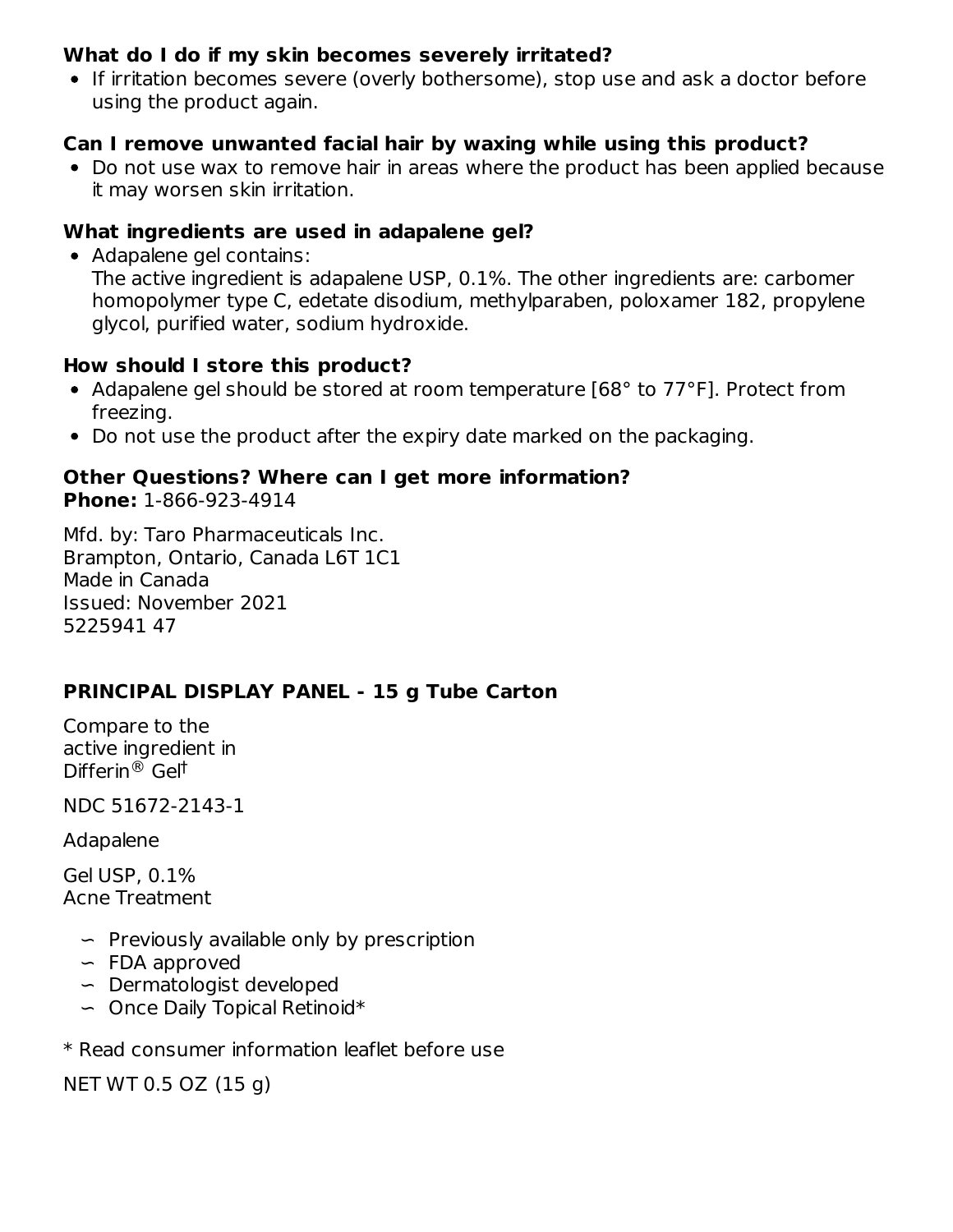

| <b>ADAPALENE</b><br>adapalene gel |                       |                           |                |  |
|-----------------------------------|-----------------------|---------------------------|----------------|--|
| <b>Product Information</b>        |                       |                           |                |  |
| <b>Product Type</b>               | <b>HUMAN OTC DRUG</b> | <b>Item Code (Source)</b> | NDC:51672-2143 |  |